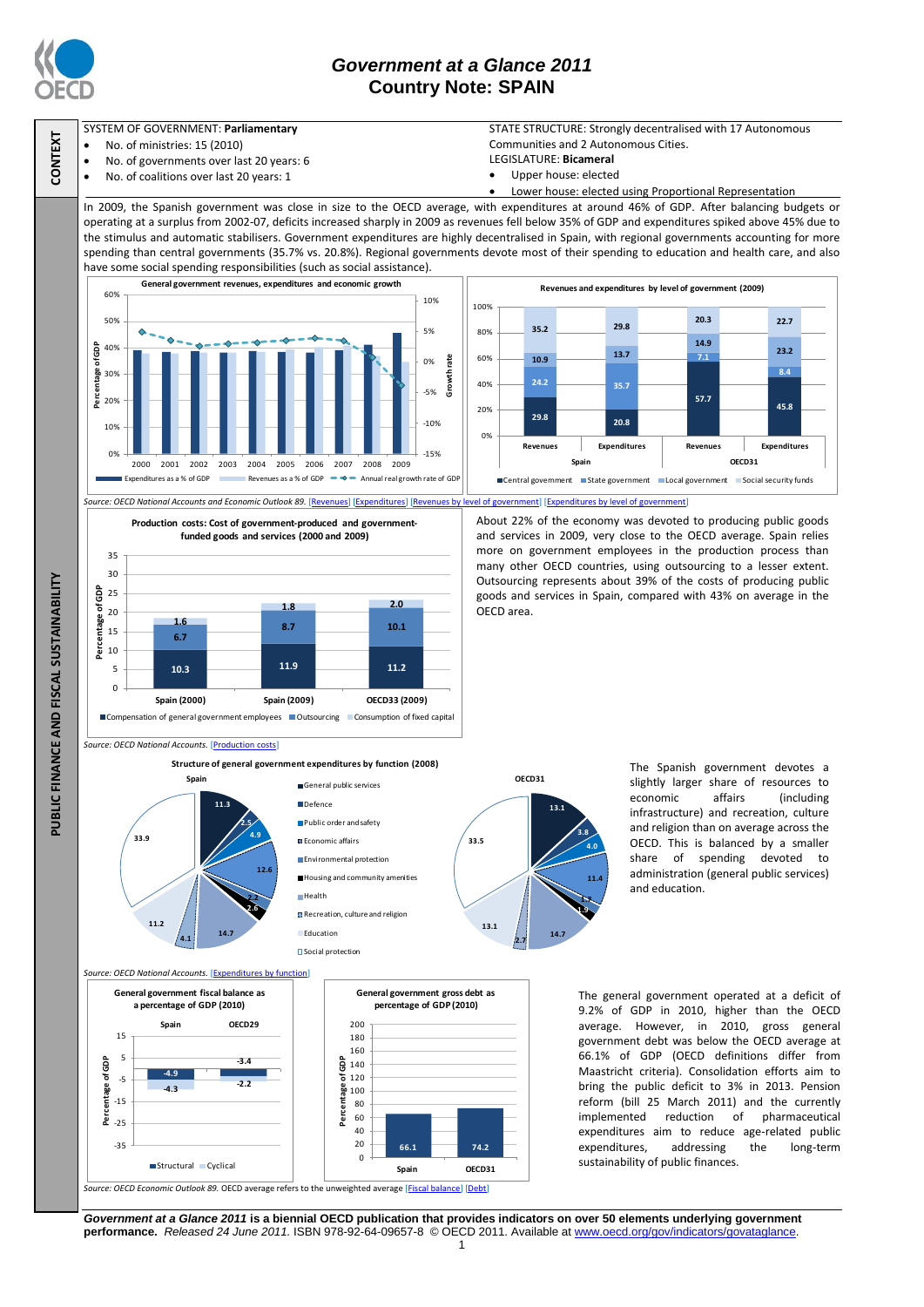

**GOVERNMENT EMPLOYMENT, COMPENSATION AND HRM PRACTICES** 

## *Government at a Glance 2011* **Country Note: SPAIN**





*Working time correction brings countries to the same basis of comparison in terms of annual working hours (accounting for weekly working hours and holidays).*

**Transparency in public procurement (2010)**

**PUBLIC PROCUREMENT**

PUBLIC PROCUREMENT

|                                         | Central<br>proc.<br>website | Contracting<br>entity<br>website                                          | <b>Domestic</b><br>printed or<br>electronic<br>journal | Other<br>website | Pct. OECD<br>countries<br>that<br>publish<br>info |
|-----------------------------------------|-----------------------------|---------------------------------------------------------------------------|--------------------------------------------------------|------------------|---------------------------------------------------|
| Information<br>for potential<br>bidders | Yes                         | Yes                                                                       | No                                                     | No               | 97%                                               |
| Selection &<br>evaluation<br>criteria   | Yes                         | <b>No</b>                                                                 | <b>No</b>                                              | No               | 97%                                               |
| Tender<br>documents                     | Yes                         | <b>No</b>                                                                 | <b>No</b>                                              | No               | 82%                                               |
| Contract<br>award                       | Yes                         | <b>No</b>                                                                 | <b>No</b>                                              | <b>No</b>        | 100%                                              |
| Justification<br>for award              | <b>Yes</b>                  | <b>No</b>                                                                 | No                                                     | No               | 59%                                               |
| Tracking<br>procurement<br>spending     | Yes                         | <b>No</b>                                                                 | <b>No</b>                                              | <b>No</b>        | 32%                                               |
| information "always" or "sometimes".    |                             | Percentages refer to the share of OECD countries that reported publishing |                                                        |                  |                                                   |

Only 12.3% of the labour force in Spain is employed by the government. This share is below the OECD average of 15% and has remained fairly stable since 2000. The Spanish government would like to further reduce the share, in part by replacing only 10% of departing staff until 2013 and no new hiring of temporary personnel. Across the OECD, public employment as a share of the labour force ranges from 6.7% to 29.3%. Between 2000 and 2008, employment in the Spanish government became increasingly decentralised, with the percentage of staff working at the sub-central level rising from 58.8% to 79.75%.

*Source: International Labour Organisation.* [\[General government employment\]](http://dx.doi.org/10.1787/888932390538) [\[Distribution](http://dx.doi.org/10.1787/888932390576)  by level<sup>®</sup>

In Spain's central government, few responsibilities for HRM are delegated to line ministries. There is a strong central control of wage setting (except the variable portion of pay), working conditions and performance assessment. Recruitment is a shared responsibility between the Centre and the line ministries. While performance assessment is used somewhat less than on average among other OECD countries, performance pay is applied more extensively, primarily in the form of bonuses. In addition, the Basic Statute of Public Employees (2007) makes performance assessment compulsory for every Administration, and the central government and autonomous regions are currently developing further this regulation. Spain does not have a separate cadre of senior civil servants. There is much to improve in the use of HRM strategically, although staff relocations and efficiency savings are explicitly planned.

Source: OECD 2010 Strategic HRM Survey. [\[Delegation\]](http://dx.doi.org/10.1787/888932390823) [\[Performance assessment\]](http://dx.doi.org/10.1787/888932390842) [PRP] [\[Senior management\]](http://dx.doi.org/10.1787/888932390424) [\[Strategic HRM\]](http://dx.doi.org/10.1787/888932390405)

Middle managers and executive administrative secretaries in the Spanish public service receive total compensation that is similar to the OECD average, while compensation for economists/policy analysts is higher than average. Wages and salaries make up 64% of total compensation, and social contributions, 16%. Middle managers make only 1.1 times more than economists/policy analysts, and 2.3 times more than executive secretaries. Most public employees in Spain are required to work 37.5 hours per week, and work around 222 days per year. The government implemented a 5% reduction on average in public wages in 2010 and a freeze on wages in 2011. Further, new civil servants from 2011 are covered by the Social Security system and, as a result, the current pension system for civil servants will be progressively phased out.

*Source: OECD 2010 Compensation Survey.* [\[Middle managers\]](http://dx.doi.org/10.1787/888932390766) [\[Economist/Policy Analyst\]](http://dx.doi.org/10.1787/888932390785)  [\[Executive Secretary\]](http://dx.doi.org/10.1787/888932390804)

Achieving greater transparency in public procurement is important, especially given that Spain spent an estimated 12% of GDP on procurement in 2008.

Spain, along with Korea, Mexico and Chile, publishes almost all information related to public procurement on its central procurement website. Contracting entity websites may disclose information for potential bidders, contract award and justification for awarding a contract to a selected supplier. Currently, Spain is one of the countries that publishes information on justifications for awarding a contract to a selected contractor and allows the tracking of public procurement spending on line as is done by 59% and 32% of OECD member countries, respectively.

The recent Law on Sustainable Economy (March 2011) implements measures to promote efficiency in public procurement and financing public-private partnerships.

Providing an adequate degree of transparency throughout the entire public procurement cycle is critical to minimise risk of fraud, corruption and mismanagement of public funds in order to ensure fairness and equitable treatment of potential suppliers. Additionally, it allows for effective oversight by concerned institutions and the general public.

*Source: OECD 2010 Survey on Public Procurement*. [\[Transparency in public procurement\]](http://dx.doi.org/10.1787/888932392419)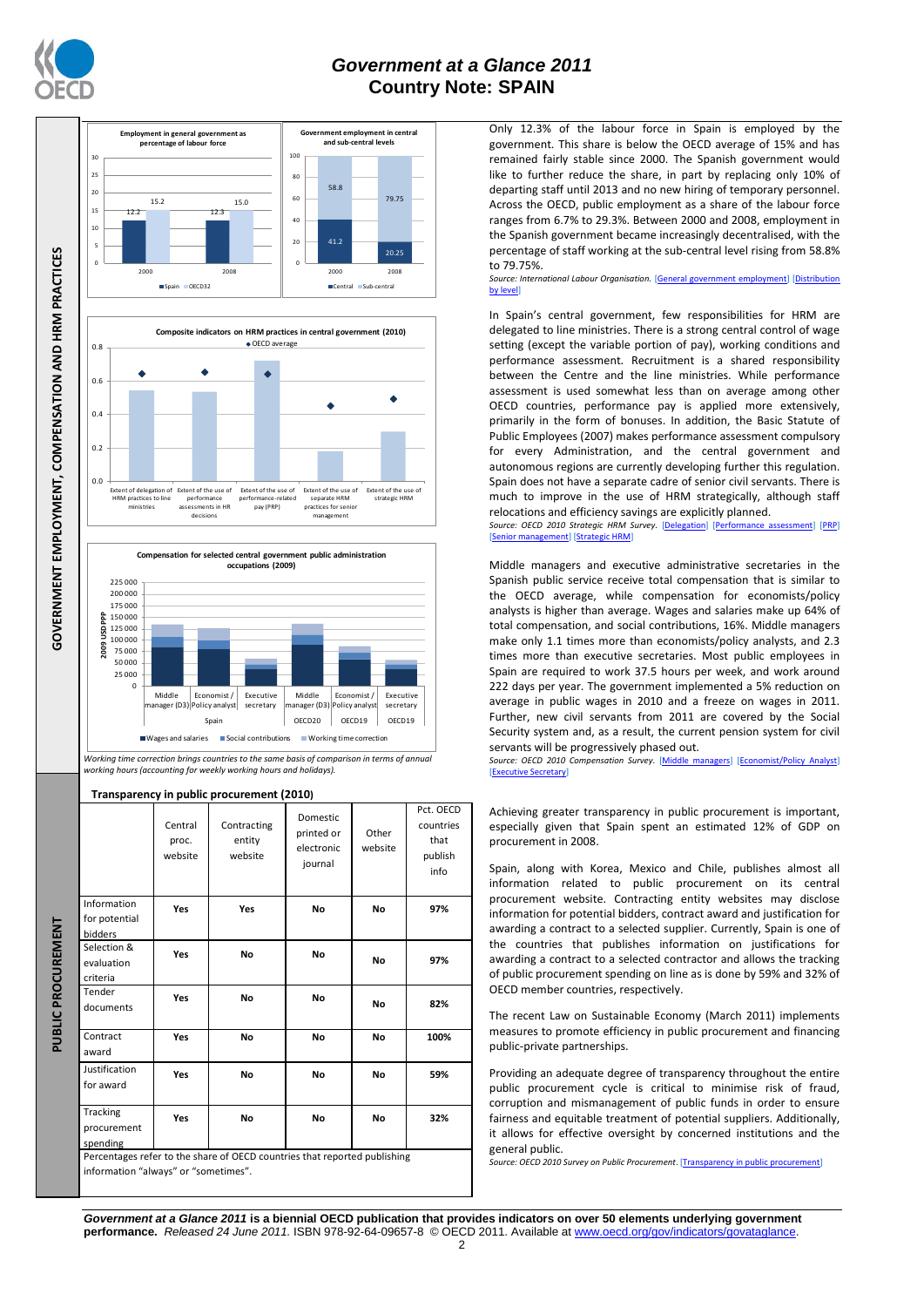

REGULATORY GOVERNANCE

**OPEN GOVERNMENT**

**DPEN GOVERNMENT** 

E-GOVERNMENT

**E-GOVERNMENTATORY GOVERNMENT CONTROLS AND REGULATION CONTROLS AND REGULATION CONTROLS AND REGULATION CONTROLS AND REGULATION CONTROLS AND REGULATION CONTROLS AND REGULATION CONTROLS AND REGULATION CONTROLS AND REGULATION** 

## *Government at a Glance 2011* **Country Note: SPAIN**

| Regulatory governance mechanisms (2008)                              |      |                                                  |              |
|----------------------------------------------------------------------|------|--------------------------------------------------|--------------|
| Functions of the oversight body                                      |      | Percentage of OECD countries<br>responding "yes" | <b>SPAIN</b> |
| Consulted as part of process of                                      | 2005 | 73%                                              | No           |
| developing new regulation                                            | 2008 | 82%                                              | No           |
| Reports on progress made on                                          | 2005 | 43%                                              | No           |
| reform by individual ministries                                      | 2008 | 56%                                              | Yes          |
| Authority of reviewing and<br>monitoring regulatory impacts          | 2005 | 43%                                              | No           |
| conducted in individual ministries                                   | 2008 | 50%                                              | No           |
| Conducts its own requlatory                                          | 2005 | 43%                                              | No           |
| impact analysis                                                      | 2008 | 47%                                              | No           |
| Anticipating compliance and enforcement                              |      |                                                  |              |
| Regulatory policies require that<br>issue of securing compliance and | 2005 | 57%                                              | No           |
| enforcement be anticipated when<br>developing new legislation        | 2008 | 70%                                              | No           |
| Guidance for regulators on                                           | 2005 | 37%                                              | No           |
| compliance and enforcement                                           | 2008 | 47%                                              | <b>No</b>    |
| Existence of policy on risk-based                                    | 2005 | N.A.                                             | N.A.         |
| enforcement                                                          | 2008 | 30%                                              | No           |

*This table presents two elements drawn from the wide range of activities for managing regulatory quality.*

**Disclosure of public sector information (2010)**

|                                                              | <b>Proactive disclosure</b> |        |                                |  |  |  |
|--------------------------------------------------------------|-----------------------------|--------|--------------------------------|--|--|--|
| <b>Types of information</b><br>disclosed                     | Spain                       | OECD32 | <b>Publication</b><br>channels |  |  |  |
| <b>Budget documents</b>                                      |                             | 94%    | MA                             |  |  |  |
| Audit reports                                                |                             | 72%    | <b>OW</b>                      |  |  |  |
| List of public servants and<br>their salaries                | ∩                           | 28%    | Not<br>published               |  |  |  |
| Sharing of administrative data                               |                             |        |                                |  |  |  |
| Administrative data sets                                     | $\odot$                     | 66%    | OW                             |  |  |  |
| Requirements on publishing<br>in open data formats           | Yes                         | 53%    |                                |  |  |  |
| Required to be proactively published by FOI or sectoral laws |                             |        |                                |  |  |  |

 Not required by FOI or sectoral laws, but routinely proactively published  $\bigcirc$  Neither required nor routinely published

CP= central portal; MA= ministry or agency website; OW=other website OECD percentages refer to the percentage of the 32 responding OECD countries that either require that information be published by law or do not require it but routinely publish information.

**E-Government building blocks and e-procurement (2010)**

| e-enabling laws and policies                                                                                                               | Spain | OECD25 |  |  |
|--------------------------------------------------------------------------------------------------------------------------------------------|-------|--------|--|--|
| Recognition & use of digital signature                                                                                                     |       | 100%   |  |  |
| Electronic filing within the public sector                                                                                                 |       | 88%    |  |  |
| Administering PPPs for e-government projects                                                                                               |       | 64%    |  |  |
| Services offered on single-entry procurement<br>website                                                                                    | Spain | OECD34 |  |  |
| Tender searches                                                                                                                            |       | 62%    |  |  |
| Tracking of outcomes of contracts                                                                                                          |       | 32%    |  |  |
| OECD percentages refer to percentage of responding countries answering in<br>the affirmative. $\bullet$ Yes $\circ$ No<br>Data unavailable |       |        |  |  |

In Spain, responsibility for regulatory management is shared by several bodies, with the Ministry for Presidency having played a leading role in the development of regulatory policy since 2009.

Within the Ministry for Presidency, the Sub-Directorate General for the Improvement and Simplification of Procedural Regulation coordinates and oversees the implementation of the main initiatives for regulatory quality, including the implementation of regulatory impact analysis, the administrative burden reduction programme and the simplification of administrative procedures. Still within the Ministry for Presidency, but working as an independent body, the National Agency for the Evaluation of Public Policies and Qualities of Services (AEVAL) produces evaluation reports and prepares guidelines and methodological guides, including on regulatory impact assessment. Other important players for regulatory management are the Ministry for Territorial Policy (regarding coordination with the autonomous communities), the Ministry of Economics and Finance, and the Ministry of Environment (regarding the administrative burden regulation programme).

The approach to enforcement varies significantly across the nationality territory, and risk-based enforcement is yet little developed. Thus there is no explicit policy on risk-based enforcement.

*Source: OECD 2008 Survey on Regulatory Management;* OECD (2010), Better Regulation in Europe – Spain, OECD Publishing, Paris.

[\[Oversight bodies\]](http://dx.doi.org/10.1787/888932391127) [Com

Similarly to most OECD countries, the country's Freedom of Information legislation- which includes among other provisions the Law on Common Administrative Procedure (1992)- requires that the Spanish government proactively publish budget documents and audit reports, and this information is generally made available on ministry or agency websites and other websites. Furthermore, the 2007 Law on Citizens' Electronic Access to Public Services recognizes the right of citizens to access government information through electronic means, including access to public records and archives. However, as of yet, there is no requirement in place to publish administrative data sets online which is the case in about half of OECD countries. Initiatives such a[s www.aporta.es](http://www.aporta.es/) however may help to promote the re-use of public data, and there are already requirements in place to publish in open data formats. Like the majority of OECD countries, Spain does not publish lists of public servants and their salaries. *Source: OECD 2010 Survey on Access to Information.* [\[Disclosure of information\]](http://dx.doi.org/10.1787/888932392153) [\[Publication](http://dx.doi.org/10.1787/888932392172)  [channels\]](http://dx.doi.org/10.1787/888932392172)

Similar to most OECD countries, the Spanish Government has put laws and/or policies in place to promote the use of digital signatures and electronic filing in the public sector. It also administers PPPs for e-government projects which can help increase innovation in public administrations through greater knowledge transfers and exchange of best practices between the public and the private sectors. Spain's eGovernment strategy is currently under review, and a National eGovernment Action Plan is foreseen to be published in 2011. Increasing eGovernment take-up as the cornerstone for a more productive and participative society and a more sustainable Public Administration are key objectives. Spain's single-entry procurement website allows businesses to perform tender searches, and is among a small group of countries that allows users to track the outcomes of contracts on the website, making the procurement process more transparent.

*Source: OECD 2010 e-Government Survey and OECD 2010 Public Procurement Survey.* [\[E](http://dx.doi.org/10.1787/888932390519)[enabling laws\]](http://dx.doi.org/10.1787/888932390519) [\[E-procurement\]](http://dx.doi.org/10.1787/888932391089)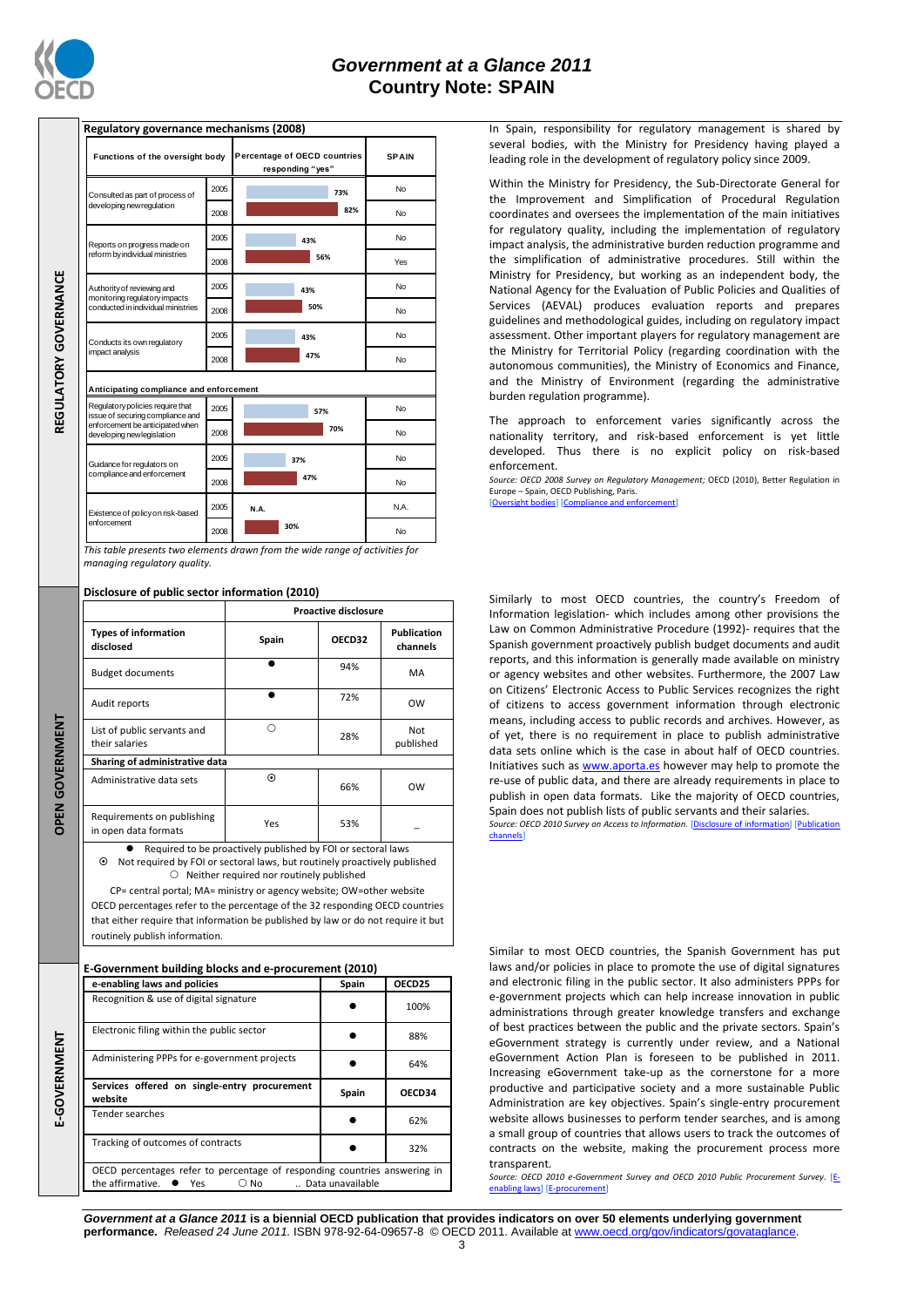

**Tax efficiency: Total revenue body expenditures as a percentage of GDP and tax administration costs per 100 units of revenue (2005, 2007 and 2009)**



Growing fiscal constraints have led to increased attention on improving the efficiency of tax administrations. The "cost of collection ratio," for instance, is one efficiency measure which compares the annual administration costs incurred by a revenue body with the total revenue collected over the course of a fiscal year. Over time, a decreasing trend could reflect greater efficiency in terms of lowered costs and/or improved tax compliance. In Spain, the administration costs of collecting 100 units of revenue have decreased from 2005 to 2007 before increasing significantly once more by 2009. Total revenue body expenditures as a percentage of GDP remained stable during this period, suggesting the change in the ratio could be due to macroeconomic conditions such as a drop in revenues following the crisis.

*Source: OECD (2011),* Tax Administration in OECD and Selected Non-OECD countries: 2010 Comparative Information Series, OECD Publishing, Paris. [Total revenue body expenditures] [\[Tax administration costs per 100 units of revenue\]](http://dx.doi.org/10.1787/888932391754)



The average length of stay (ALOS) for acute care indicates the average number of days that patients spend in the hospital for curative care. Similar to other OECD countries, in Spain the ALOS decreased from 2000 to 2008 (from 7.1 days to 6.5 days respectively). This reduction is similar to that of the OECD average over the same period. Over time, reductions in ALOS could reflect efficiency gains, as it could signal that hospitals are expanding early discharge programmes, shifting to day-case surgery for suitable procedures, utilising less invasive procedures, and/or improving preadmission assessment, all of which can help reduce costs. Too short a length of stay however could cause an adverse effect on health outcomes.

*Source: OECD Health Data 2010*. [\[ALOS for acute care\]](http://dx.doi.org/10.1787/888932391697)

**Public net present value for male obtaining tertiary education as part of initial education (2006), USD PPP**



Both government and society gain economic benefits from increased schooling. Obtaining a tertiary education helps people enter the labour market and earn more, thereby increasing government tax revenues. A more educated and employed population can also reduce the government obligations for benefits and social assistance. At around USD 26 800, Spain's public net present value (NPV) for a man obtaining tertiary education is lower than in other OECD countries. This measure represents the public economic returns to education after having accounted for the costs of this education.

*Source: OECD (2010),* Education at a Glance 2010: OECD Indicators*, OECD Publishing, Paris*. [\[Public NPV of education\]](http://dx.doi.org/10.1787/888932391583)